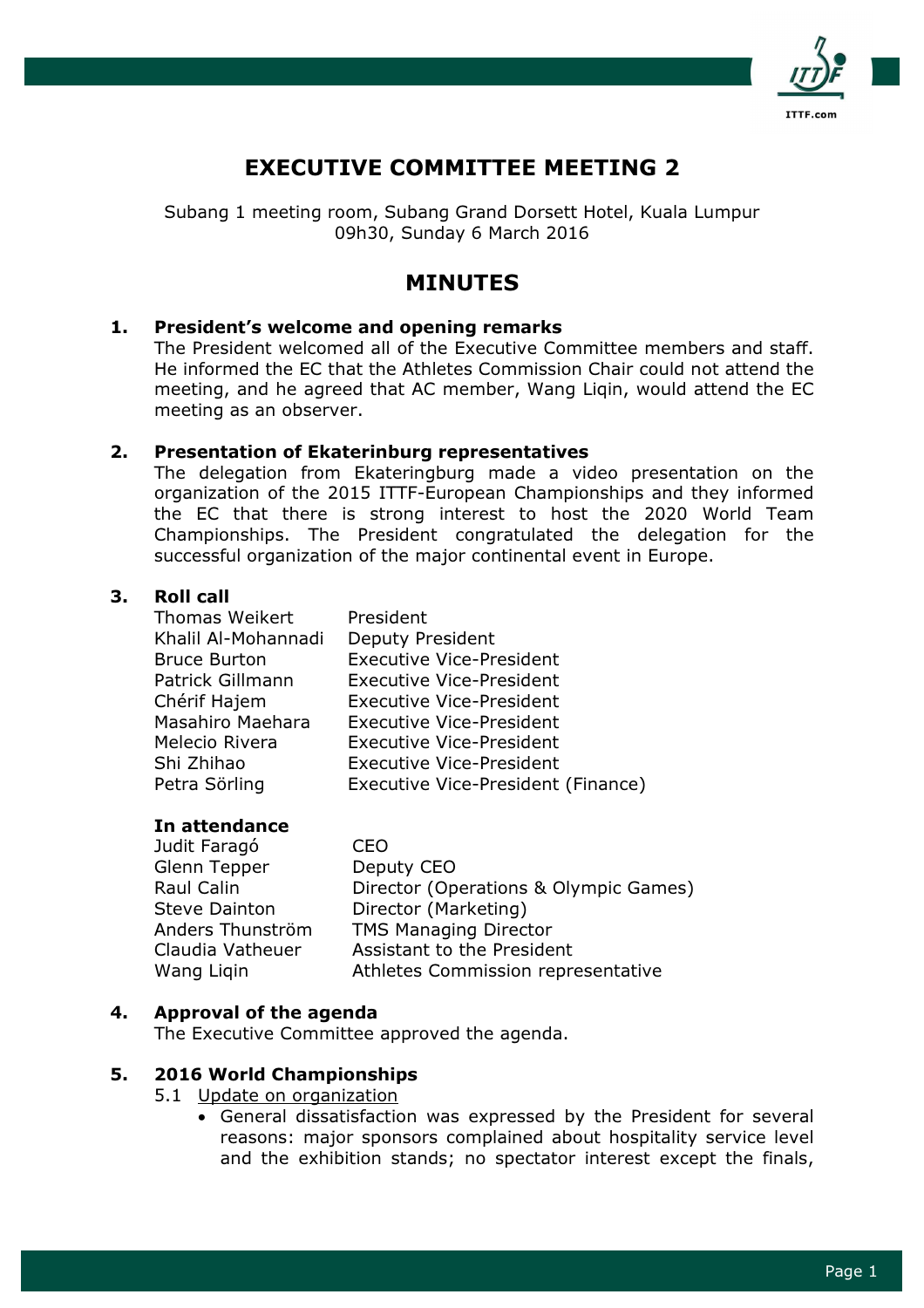

lack of promotion; unacceptable playing conditions in the marquees; the Tournament Director had no decision-making power.

- Lack of coordination and leadership between the NA and the event management company; ITTF had contractual agreement with NA.
- ITTF was in "trap" after the repeated changes in venue.
- Athletes wished to have meals both in the hotels and in the venue and complained about the choice and standard of food provided.
- It was stated that WTTC is a too big challenge and lesson has to be learnt to introduce incentive measures to motivate organizers.
- The event looked very good on TV, but the sponsors were on site and had personal bad impression.
- The President requested staff to closely monitor the next major event, the Rio 2016 Olympic Games, even if it is not sanctioned by the ITTF.
- 5.2 Payments
	- The Director of Operations reported that there were only 2 outstanding payments remaining by the end of the championships from Jamaica TTA and Kuwait TTA.
	- The Director of Operations was requested to investigate the payment issue with TTA Canada as it seemed their transfer was received with delay.
- 5.3 EC medal presentations the order of ceremonies and presenters were submitted to the EC members.
- 5.4 Official meetings follow-up
	- 5.4.1 Updated committee list: was distributed and published after the Nominations Committee appointment.
	- 5.4.2 Kuwait TTA: after the ITTF AGM gave the Executive Committee the authority to decide on Kuwait TTA status, there was a meeting organized with the Kuwait TTA President involving the President, the Deputy President, the ATTF President and the CEO. Based on the report on the meeting, it was suggested to consult the IOC on their latest position before the EC takes the final decision to suspend or not the Kuwait TTA.

## 1-EC-03-2016

The Executive Committee resolved to take the final decision on Kuwait TTA suspension after further consultation with the IOC and requested the CEO to contact the IOC and to report on their position.

5.4.3 Libya request: the ITTF CEO was requested at the  $1<sup>st</sup>$  EC meeting to meet the Libya TTF officials, and the decision was made finally at the Olympic & Paralympic Commission meeting.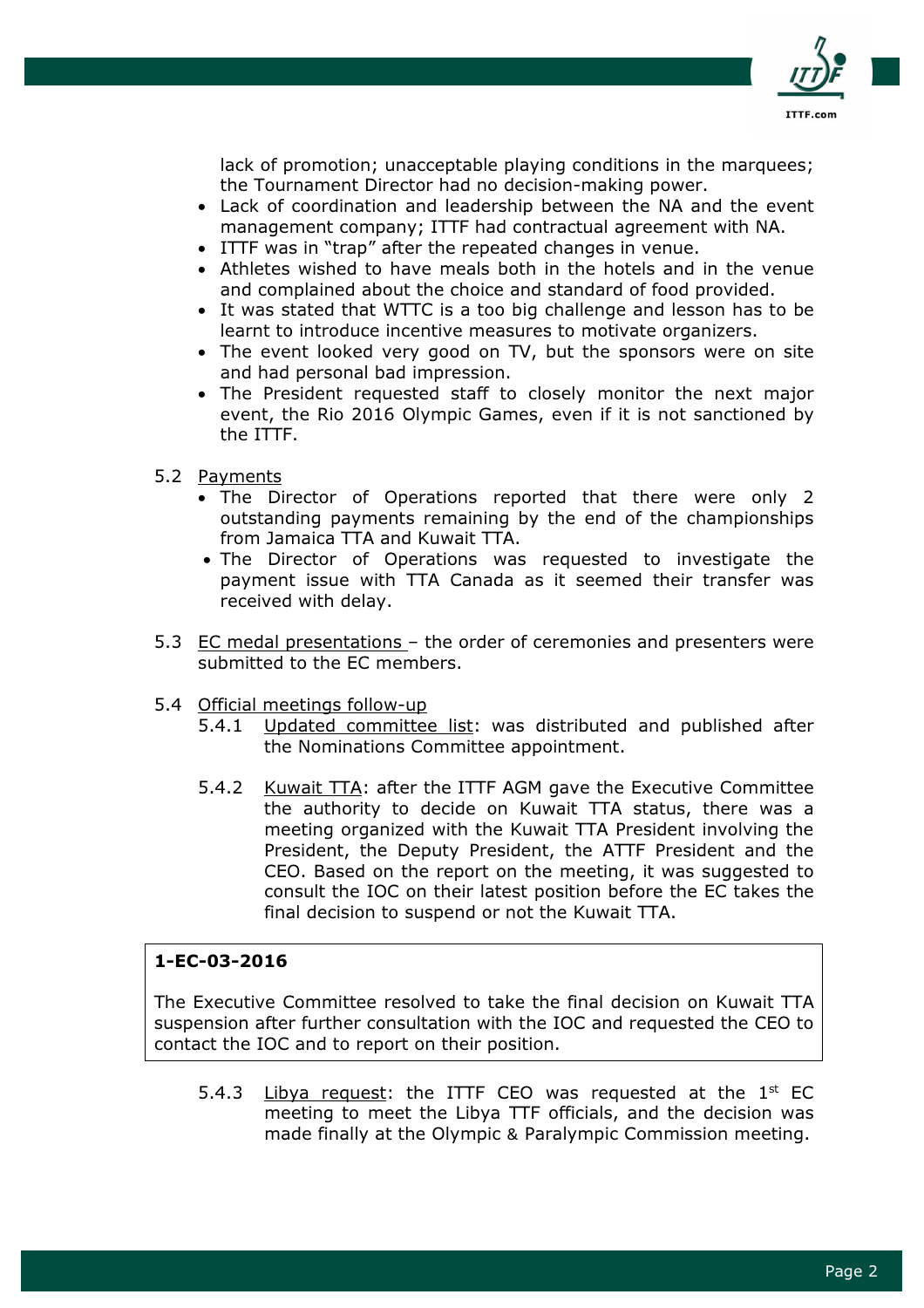

- 5.4.4 2016 Planning and Promotion Working Group: the group made its introductory gathering on 5<sup>th</sup> March in Kuala Lumpur and decided to have their first WG meeting soon, before the Olympic Games, with involvement of an external expert / consultant company. The WG chair highlighted that the discussions have to be technical and not political. The question was raised why the competition program representative is not part of the group and it was recommended for consideration.
- 5.4.5 Voting at EC: question was raised at the BoD meeting that after adding the Athletes Commission Chair as 10<sup>th</sup> person to the EC with voting rights, how equal votes will be decided in the EC? It was discussed that in most cases the EC makes decisions by consensus, but if for any reason consensus is not reached, then a vote is taken to decide on a matter. It would be good to have a standing order document to describe the policy procedures within the EC.

## 2-EC-03-2016

The Executive Committee resolved that in the case of a tie vote, the proposal would be considered defeated not obtaining a majority.

## 6. Competition Program

6.1 Future of World Tour (2017 and onwards)

It is closely connected to the final assessment of the Future Event Working Group, however the fixtures for the 2017 World Tour are urgent due to lack of time. Competition and Marketing Directors will coordinate the announcement of the bid call and conditions soon.

6.2 2017 World Championships

Update was given on the follow-up meeting in Kuala Lumpur with the organizing committee. Hotel and logistic concept will be very similar in Düsseldorf to the one in Dortmund in 2012.

6.3 2016-2017 World Junior Circuit Finals bids

Bids were received from two associations: TTF India – successful host for the last WJCF – applied to allocate the event for 2 more years, Luxembourg TTF – jointly with the China Table Tennis College Europe – submitted a bid for 2017. Both applications were recommended to be accepted by the competition program staff.

## 3-EC-03-2016

The Executive Committee resolved to allocate the next two editions of the ITTF World Junior Circuit Finals: for 2016 to TTF India with city of Indore, and for 2017 to Luxembourg TTF with city of Luxembourg.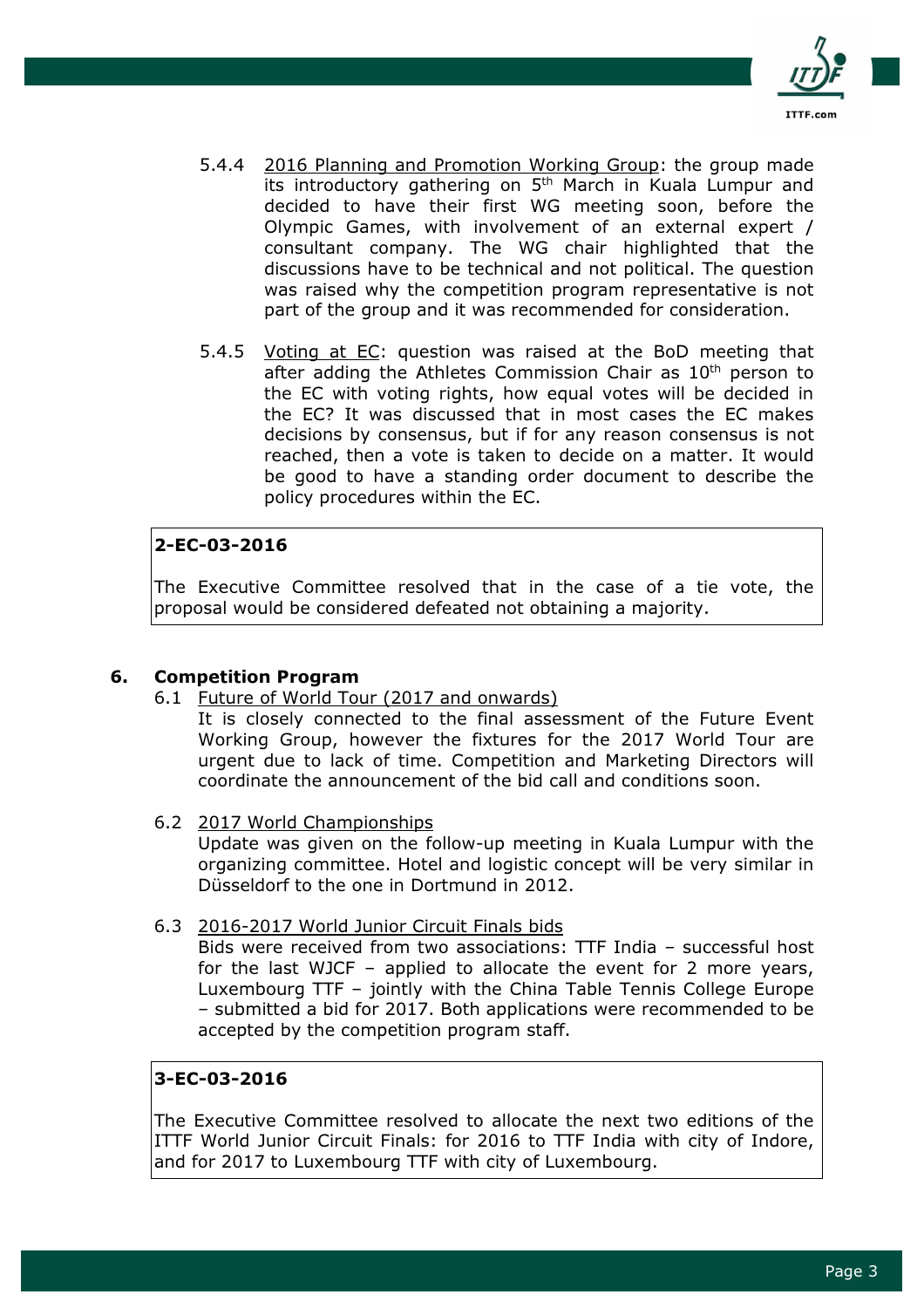

6.4 Ranking Working Group update

Update was given on the experiment and on testing different options. The group is scheduled to meet around June to discuss the final concept proposal on the new ranking to be started from January 2017.

## 7. Marketing and Promotion Program

- 7.1 TMS International update
	- Work is concentrated on renewing contracts for the next Olympic cycle (2017-2020).
	- Positive reports on TV-rights sale: China, Singapore, Japan and Chinese Taipei are sold by TMS, while for other territories agreements are pending.
	- TSA is replaced, new cooperation is in place with Lagardére Sports and Entertainment for TV rights sales.
	- More challenges are on sponsorship sides, as agreement with TISSOT and China Unicom expires at the end of the year, GAC was not yet replaced.
	- Equipment supplier contracts are in place, all secured until 2020 for World Championships, except sports floor for the last 2 years. Flooring is the biggest challenge in general.

#### 7.2 Continental agreements

- Preliminary meetings took place in Kuala Lumpur about continental marketing agreements.
- Following presentation of the 2017-2020 Continental Development Agreement formula, budget and guiding principles at the DCC Meeting in December 2015, discussions between the ITTF and the Continental Federations are well underway with the aim to sign both 2017-2020 Continental Development Agreements and 2017-2020 Continental Affiliation documents at the Olympic Games in Rio.
- 7.3 Star-Awards Gala 2015

The event took place in Lisboa, Portugal, in December and ended with a small income. Next gala is to be allocated later.

7.4 New web-site

After conducting the tender interviews, a London-based company, Skylab, was chosen to create the new web design by  $1<sup>st</sup>$  August 2016.

### 8. Development, Education & Training Program

- 8.1 IOC Women in Leadership Forum
	- Yelena Druzhkova (KAZ) and Sue Stevenson (AUS) were chosen to receive the IOC Scholarships to attend the first IOC Women in Leadership Forum, 7-9 March in Lausanne, Switzerland, which was an initiative of ASOIF-ASDEG group of which Glenn Tepper is a member.
	- The forum was excellent and included a special dinner hosted by IOC president Thomas Bach, which was attended by Raul Calin on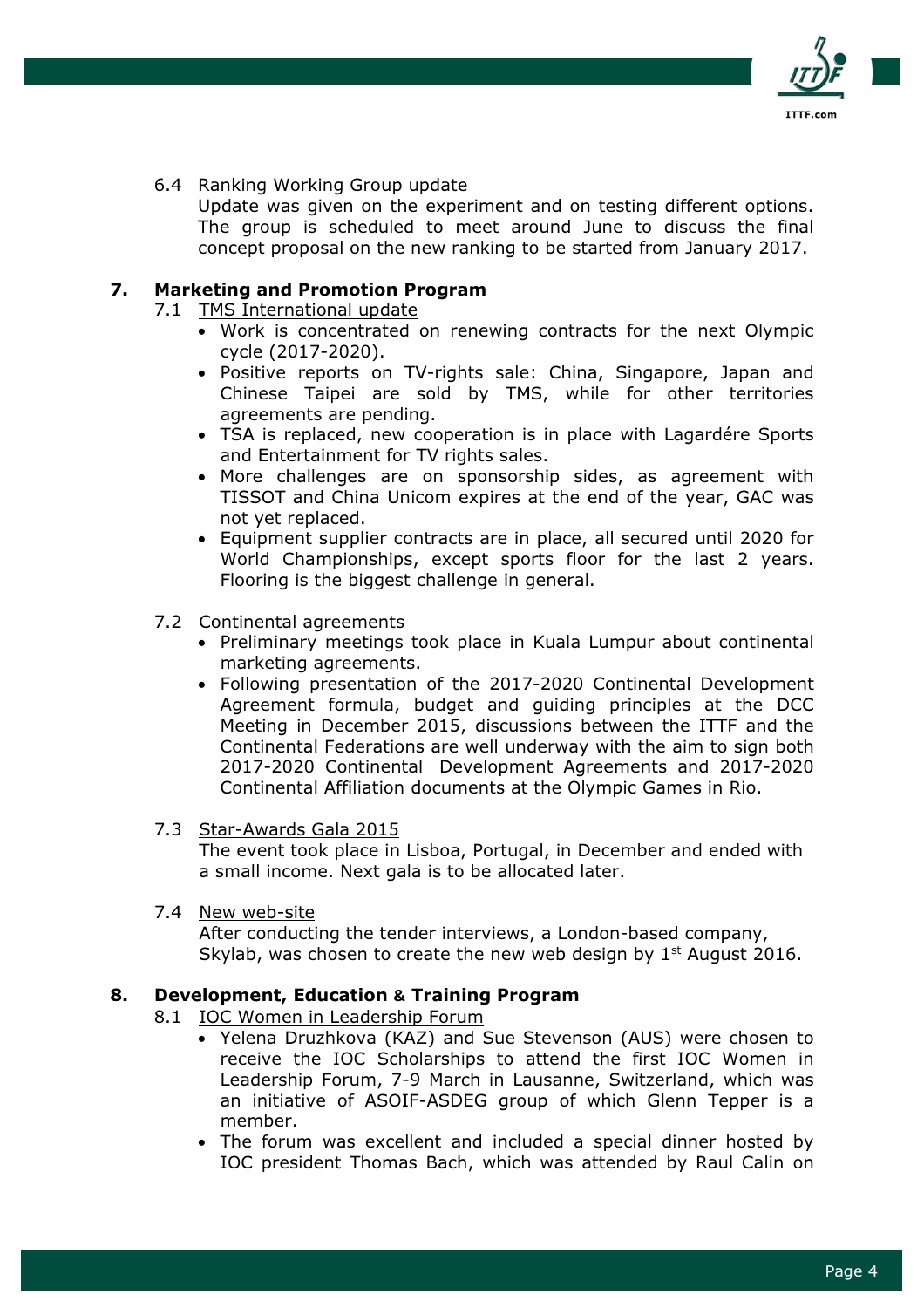

behalf of ITTF. Yelena and Sue also took the opportunity to visit ITTF Headquarters.

- Discussions are continuing regarding a continuation of the forum for new participants and/or a higher level course for this year's attendees.
- 8.2 World Table Tennis Day
	- The second ever World Table Tennis Day on April 6 included 193 events in 82 countries.
	- The official launch was in Nepal to coincide with the launch of the United Nations and ITTF "Table tennis for NepALL" Para Table Tennis project, attended by - among others - ITTF President Thomas Weikert, and Special Advisor to United Nations Secretary-General, Wilfried Lemke.
	- Ipong provided prizes for best events in different categories. All information can be found on www.TT4All.com and films celebrating the day will be released shortly.

## 9. Professional Staff update

- GUO Ruiling Leah (ITTF Administration & Finance Assistant / Singapore office) – contract renewed for 1 year in middle of February.
- Chuck HOEY (ITTF Honorary Curator & Historian) travelled back in summer 2015 to his home city in USA for family reasons and confirmed in January 2016 that he will not return to the ITTF Head Office, but offered to continue his services from home office.
- Dimosthenis MESSINIS (Competition Manager) was hired jointly by the ITTF and the ETTU to fulfil Competition Manager duties at international events, shared between ITTF and ETTU approximately 2/3 and 1/3. Besides officiating at events, he continues administrating the ITTF junior online entry system.

### 10. Anti-doping

A letter was sent out in February to all ITTF Sanctioned events organizers to clarify and share important information about the Doping Control authorities and procedures at ITTF sanctioned events.

### 11. Athletes' Commission report

The Commission urges to create a group to study the application of the service rules, as umpires act differently. As a first step it has to be clarified if the problem originates from the rule or from different implementation due to improper understanding of the rule.

At this point the President delegated to chair the meeting to his Deputy as he had to leave for an interview.

### 12. Para TT report

• Para TT Division had a meeting at the World Championships in Kuala Lumpur, it had pros and cons as well, being integrated in the ITTF family, but no full focus because of the World Championships issues.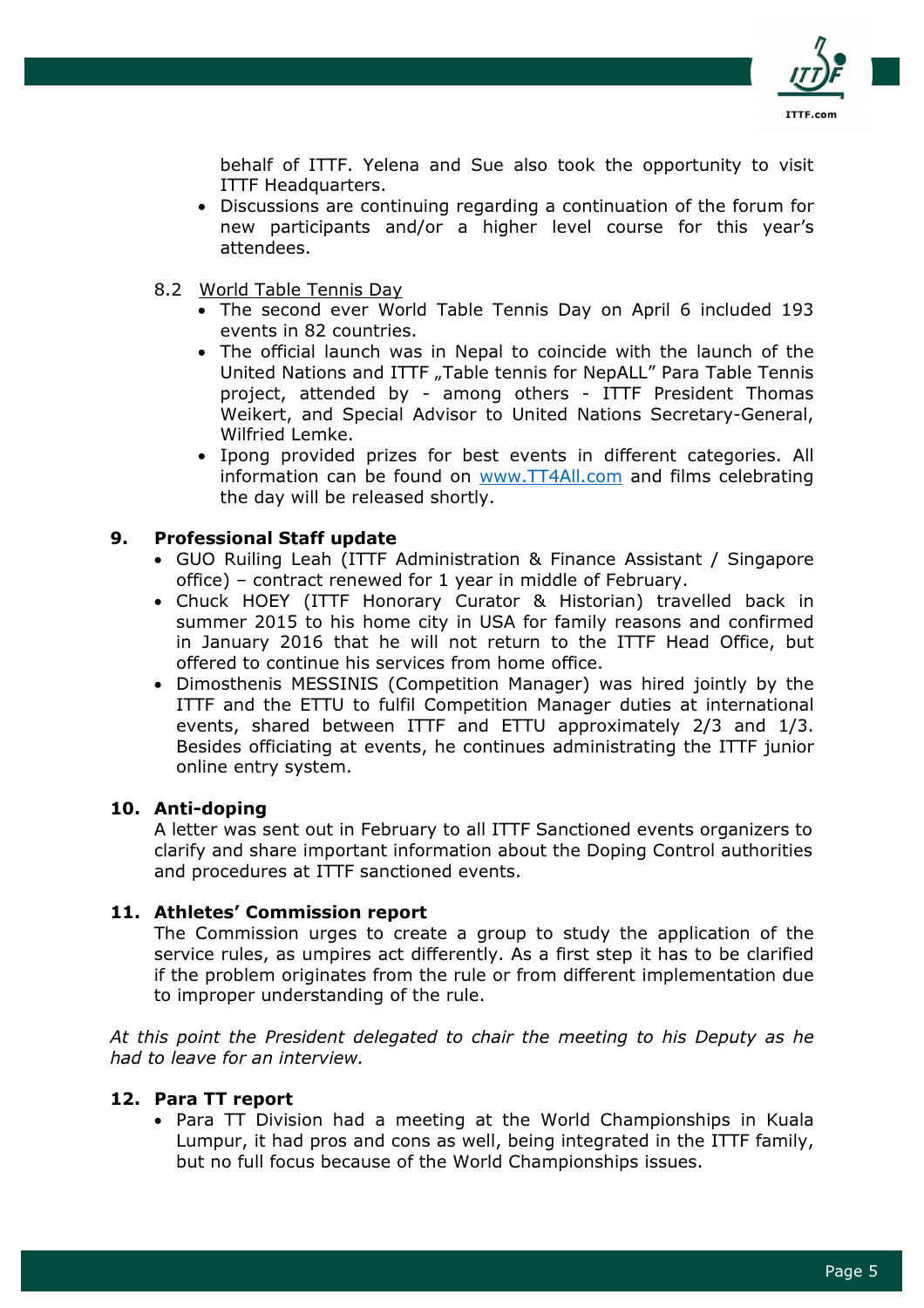

- It is expected that key persons will retire or quit at the end of the Division's term, if this is the case, successors have to be recruited on time.
- It would be time to consider a committee model for the group and similar staff concept for events like in competition program (CM instead of TD).

## 13. Any other business

13.1 President Advisory Council

After the resignation of Mr. Walter Rönmark as BoD member, the President appointed him to the President's Advisory Council (PAC) with immediate effect.

- 13.2 National Associations recognition issues
	- Uganda with 2 groups claiming to be the National Association, the group led by Robert Jjagwe was recognized by the NOC, however the other group continues to function and tries to enter events. Tom Kiggundu, ITTF BOD member from Uganda is following up.
	- Sri Lanka has some issues in relation to their last election which was held when NOC constitution was being changed and all National Associations were asked to not hold elections in that period. After many exchanges Sri Lanka was able to attend the WTTC in Kuala Lumpur, however there are ongoing problems with the NOC which still need to be resolved.

#### 13.3 Referee's Directives for Racket Control Mr Burton made a summary of the updates presented for approval on the Directives for Racket Control, explaining that it was basically a refinement. Not having further remarks,

### 4-EC-03-2016

The Executive Committee resolved to adopt the new version of the Referee's Directives effective 1<sup>st</sup> January 2016.

- 13.4 Next EC meeting: Will take place on 5<sup>th</sup> August in Rio, at the Olympic Games.
- 13.5 2016 World Tour Grand Finals and Star Award Gala

The Deputy President announced that Qatar TTA is interested to host the 2016 WTGF and Star Award Gala in December 2016. QTTA received the organizational conditions just before the WTTC, so will be able to receive government guarantee for the organization by the end of March.

- 13.6 BoD follow-up
	- It was proposed to limit the time of presentations at the BoD to avoid having too long sessions.